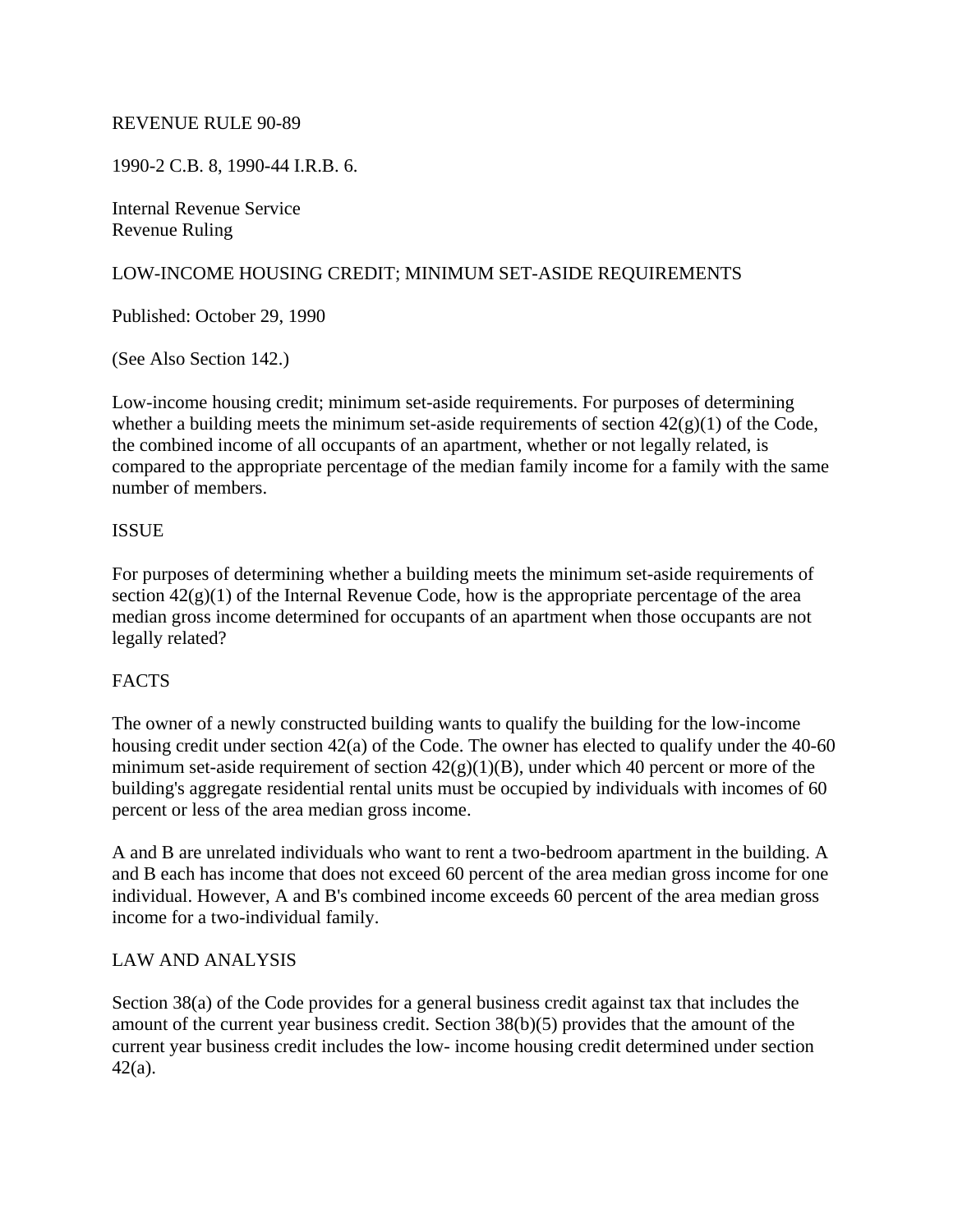Section 42(a) of the Code provides that, for purposes of section 38, the amount of the lowincome housing credit determined under section 42 for any tax year in the credit period shall be an amount equal to the 'applicable percentage' of the qualified basis of each qualified lowincome building.

Section  $42(c)(2)$  of the Code defines the term 'qualified low-income building' as any building: (A) that is part of a qualified low-income housing project at all times during the period (i) beginning on the first day in the compliance period on which the building is part of such a project, and (ii) ending on the last day of the compliance period with respect to the building, and (B) to which the amendments made by section 201(a) of the Tax Reform Act of 1986 apply.

Section  $42(g)(1)$  of the Code defines the term 'qualified low-income housing project' as any project for residential rental property if the project meets the requirements of subparagraphs (A) and (B), whichever the taxpayers elects. The election is irrevocable. The project meets the requirements of section  $42(g)(1)(A)$  if 20 percent or more of the residential units in the project are both rent-restricted and occupied by individuals whose income is 50 percent or less of area median gross income. The project meets the requirements of section  $42(g)(1)(B)$  if 40 percent or more of the residential units in the project are both rent-restricted and occupied by individuals whose income is 60 percent or less of area median gross income. This rule is known as the 'minimum set-aside' requirement. 2 H.R. Conf. Rep. No. 841, 99th Cong., 2d Sess. II-92 (1986), 1986-3 (Vol. 4) C.B. 92.

Section  $42(g)(4)$  of the Code provides, in part, that section  $142(d)(2)(B)$  applies for purposes of determining whether any project is a low- income housing project and whether any unit is a lowincome unit. Section 142(d)(2)(B) states that the income of individuals and area median gross income shall be determined in a manner consistent with determinations of lower income families and area median gross income under section 8 of the United States Housing Act of 1937 (or, if the program is terminated, under the program as in effect immediately before such termination). Determinations of area median gross income under the preceding sentence are adjusted for family size. The determination of an individual's or family's income for purposes of section 8 of the Housing Act of 1937 may differ materially from that individual's or family's income for federal income tax purposes.

In order to satisfy the minimum set-aside requirements of section  $42(g)(1)$  of the Code, a specified percentage of apartments in a low-income housing project must be occupied by lowincome tenants who meet the income limits of section  $42(g)(1)$ . Under sections  $42(g)(1)$  and 142(d)(2)(B), tenants are considered low- income by reference to the area median gross income as adjusted for family size. These sections require that the income of all individuals in a family that share an apartment be aggregated and compared to the area median gross income for a family of the same size to determine if the minimum set-aside requirement is satisfied. Similarly, the income of all unrelated individuals who share an apartment should be aggregated and compared to the area median gross income for a family of the same size to determine if the minimum set- aside requirement is satisfied.